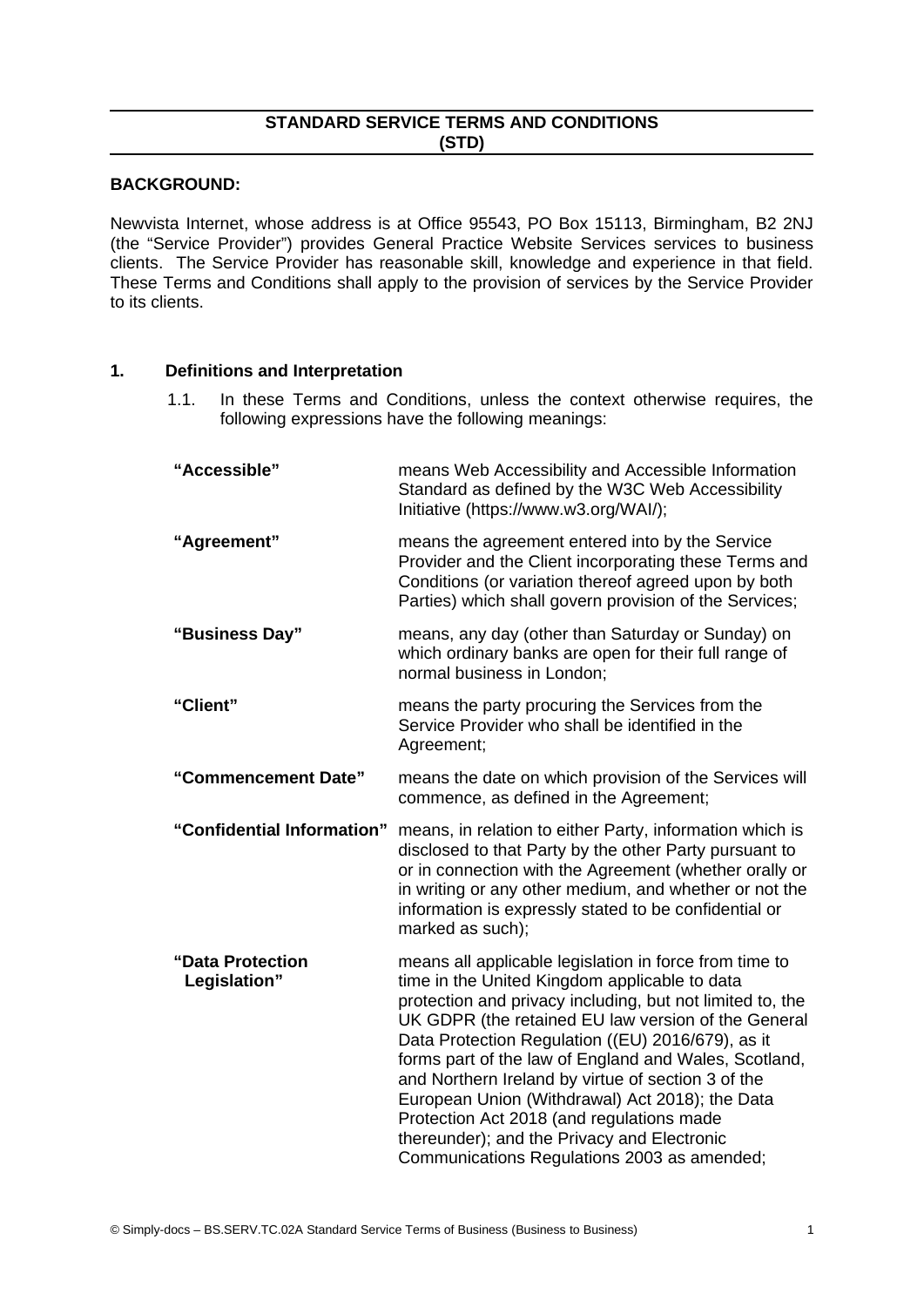| "Fees"     | means any and all sums due under the Agreement<br>from the Client to the Service Provider, as specified in<br>the Agreement; and described in Schedule 1;                                                                                                   |
|------------|-------------------------------------------------------------------------------------------------------------------------------------------------------------------------------------------------------------------------------------------------------------|
| "Services" | means the services to be provided by the Service<br>Provider to the Client in accordance with Clause 2 of<br>the Agreement, as fully defined in the Agreement, and<br>subject to the terms and conditions of the Agreement;<br>and described in Schedule 1; |
|            | means the normal working hours of the Provider which<br>are 9am to 5pm.                                                                                                                                                                                     |

**"Term"** means the term of the Agreement as defined therein.

- 1.2. Unless the context otherwise requires, each reference in these Terms and Conditions to:
	- 1.2.1 "writing", and any cognate expression, includes a reference to any communication effected by electronic or facsimile transmission or similar means;
	- 1.2.2 a statute or a provision of a statute is a reference to that statute or provision as amended or re-enacted at the relevant time;
	- 1.2.3 "these Terms and Conditions" is a reference to these Terms and Conditions as amended or supplemented at the relevant time;
	- 1.2.4 a Clause or paragraph is a reference to a Clause of these Terms and Conditions or to a Clause of the Agreement, as appropriate; and
	- 1.2.5 a "Party" or the "Parties" refer to the parties to the Agreement.
- 1.3. The headings used in these Terms and Conditions are for convenience only and shall have no effect upon the interpretation of these Terms and Conditions.
- 1.4. Words imparting the singular number shall include the plural and vice versa.
- 1.5. References to any gender shall include the other gender.
- 1.6. References to persons shall include corporations.

## **2. Provision of the Services**

- 2.1. With effect from the Commencement Date, the Service Provider shall, throughout the Term of the Agreement, provide the Services to the Client.
- 2.2. The Service Provider shall provide the Services with reasonable skill and care, commensurate with prevailing standards in the website design, development, and hosting industry sector in the United Kingdom.
- 2.3. The Service Provider shall act in accordance with all reasonable instructions given to it by the Client provided such instructions are compatible with the specification of Services provided in the Agreement.
- 2.4. The Service Provider shall be responsible for ensuring that it complies with all statutes, regulations, byelaws, standards, codes of conduct and any other rules relevant to the provision of the Services.
- 2.5. The Service Provider may, in relation to certain specified matters related to the Services, act on the Client's behalf. Such matters shall not be set out in the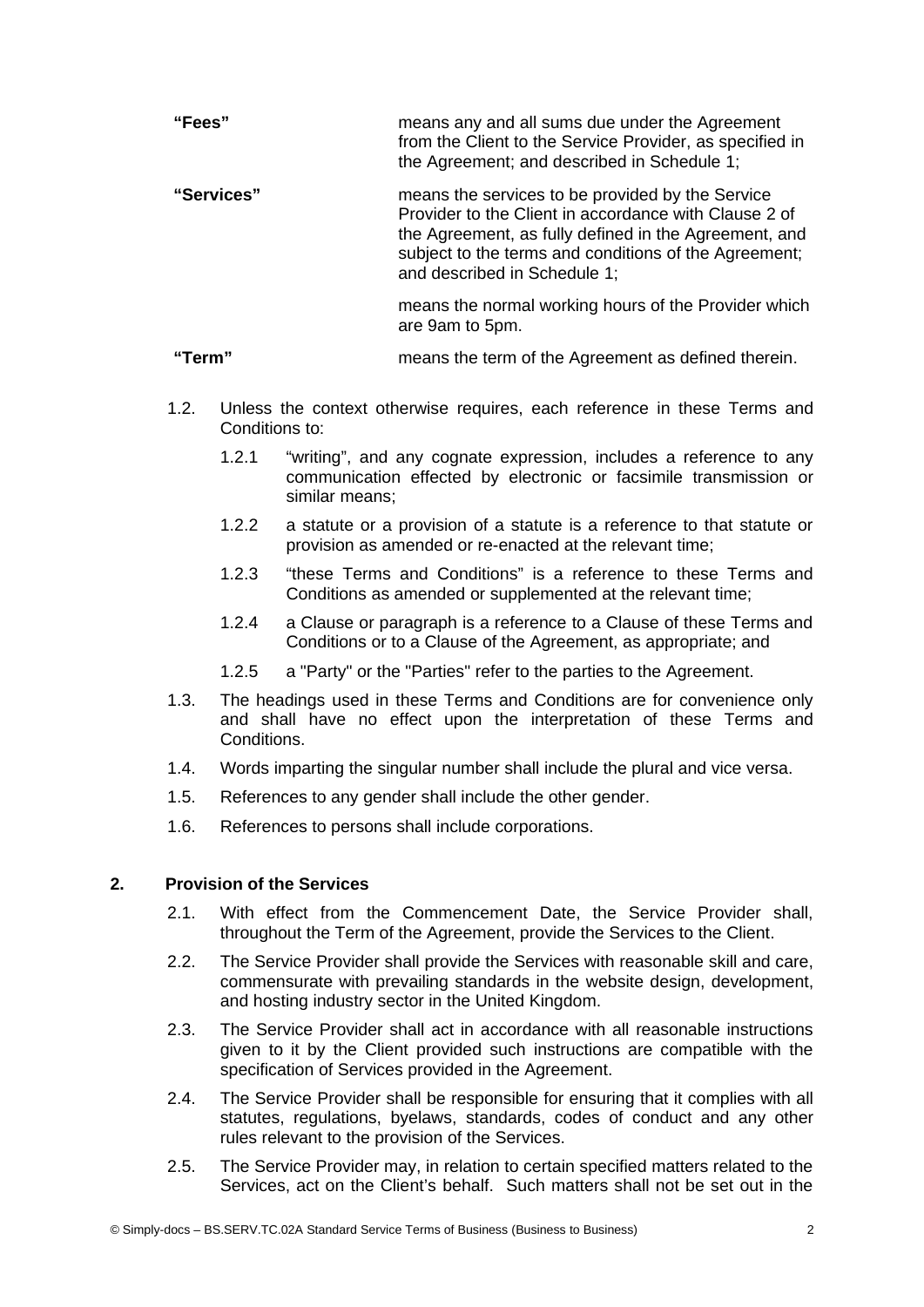Agreement but shall be agreed between the Parties as they arise from time to time.

2.6. The Service Provider shall use all reasonable endeavours to accommodate any reasonable changes in the Services that may be requested by the Client, subject to the Client's acceptance of any related reasonable changes to the Fees that may be due as a result of such changes.

## **3. Client's Obligations**

- <span id="page-2-0"></span>3.1. The Client shall use all reasonable endeavours to provide all pertinent information to the Service Provider that is necessary for the Service Provider's provision of the Services.
- 3.2. The Client may, from time to time, issue reasonable instructions to the Service Provider in relation to the Service Provider's provision of the Services. Any such instructions should be compatible with the specification of the Services provided in the Agreement.
- 3.3. In the event that the Service Provider requires the decision, approval, consent or any other communication from the Client in order to continue with the provision of the Services or any part thereof at any time, the Client shall provide the same in a reasonable and timely manner.
- 3.4. If any consents, licences or other permissions are needed from any third parties such as landlords, planning authorities, local authorities or similar, it shall be the Client's responsibility to obtain the same in advance of the provision of the Services (or the relevant part thereof).
- 3.5. If the nature of the Services requires that the Service Provider has access to the Client's home or any other location, access to which is lawfully controlled by the Client, the Client shall ensure that the Service Provider has access to the same at the times to be agreed between the Service Provider and the Client as required.
- 3.6. Any delay in the provision of the Services resulting from the Client's failure or delay in complying with any of the provisions of Clause [3](#page-2-0) of the Agreement shall not be the responsibility or fault of the Service Provider.

### **4. Fees, Payment and Records**

- 4.1. The Client shall pay the Fees to the Service Provider in accordance with the provisions of the Agreement.
- 4.2. The Service Provider shall invoice the Client for Fees due in accordance with the provisions of the Agreement.
- <span id="page-2-1"></span>4.3. All payments required to be made pursuant to the Agreement by either Party shall be made within 30 Business Days of receipt by that Party of the relevant invoice.
- 4.4. All payments required to be made pursuant to the Agreement by either Party shall be made in GB Pounds Sterling in cleared funds to such bank in United Kingdom as the receiving Party may from time to time nominate.
- 4.5. Where any payment pursuant to the Agreement is required to be made on a day that is not a Business Day, it may be made on the next following Business Day.
- 4.6. Without prejudice to sub-Clause [11.4.1](#page-7-0) of the Agreement, any sums which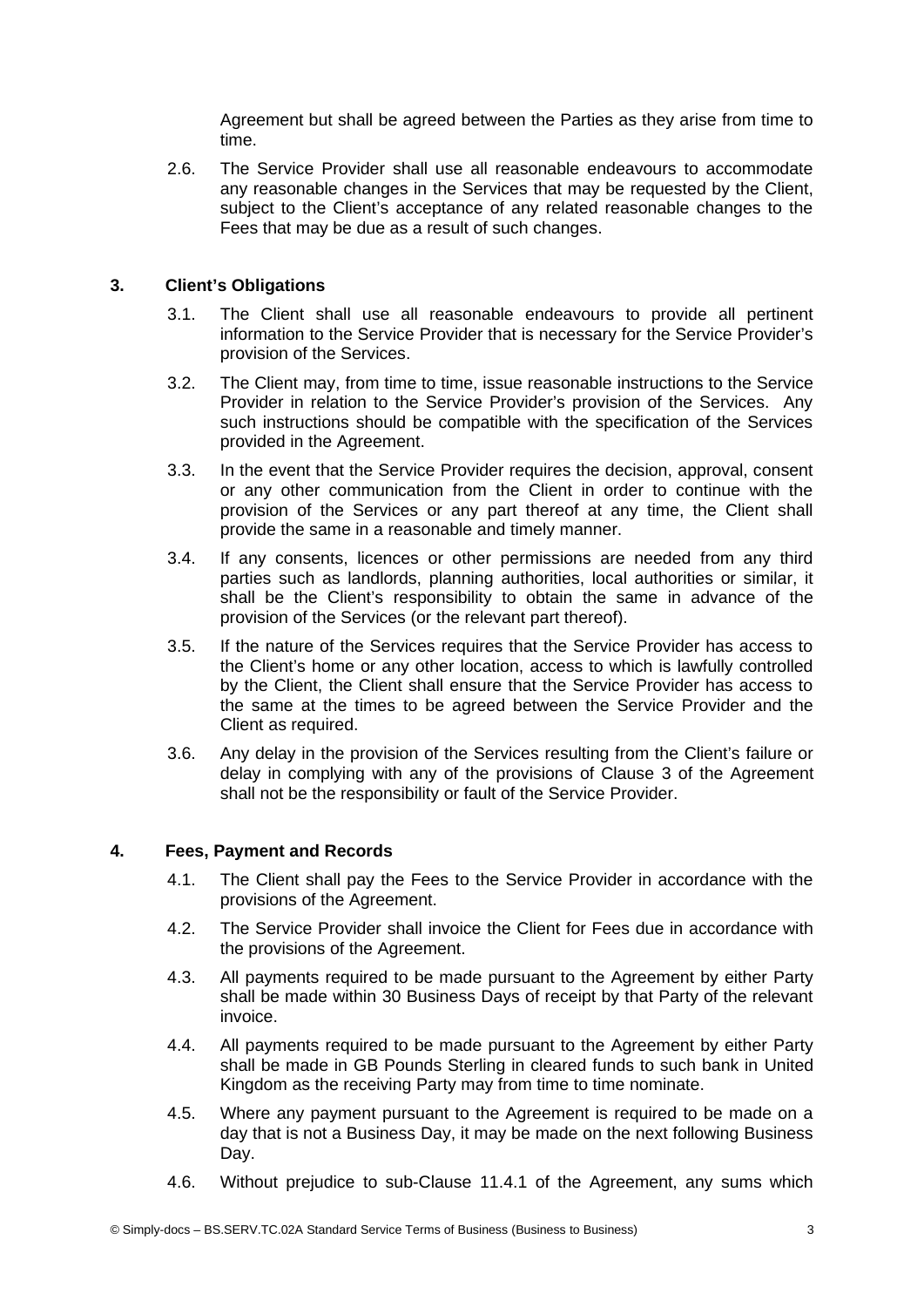remain unpaid following the expiry of the period set out in sub-Clause [4.3](#page-2-1) of the Agreement shall incur interest on a daily basis at 1% above the base rate of The Cooperative Bank from time to time until payment is made in full of any such outstanding sums.

- 4.7. Each Party shall:
	- 4.7.1 keep, or procure that there are kept, such records and books of account as are necessary to enable the amount of any sums payable pursuant to the Agreement to be accurately calculated;
	- 4.7.2 at the reasonable request of the other Party, allow that Party or its agent to inspect those records and books of account and, to the extent that they relate to the calculation of those sums, to take copies of them; and
	- 4.7.3 within 90 business days after the end of each financial year, obtain at its own expense and supply to the other Party an auditors' certificate as to the accuracy of the sums paid by that Party pursuant to the Agreement during that financial year.

## **5. Liability, Indemnity and Insurance**

- 5.1. The Service Provider shall ensure that it has in place at all times suitable and valid insurance that shall include public liability insurance.
- 5.2. In the event that the Service Provider fails to perform the Services with reasonable care and skill it shall carry out any and all necessary remedial action at no additional cost to the Client.
- <span id="page-3-0"></span>5.3. The Service Provider's total liability for any loss or damage caused as a result of its negligence or breach of the Agreement shall be limited to the sum defined therein.
- 5.4. The Service Provider shall not be liable for any loss or damage suffered by the Client that results from the Client's failure to follow any instructions given by the Service Provider.
- 5.5. Nothing in these Terms and Conditions nor in the Agreement shall limit or exclude the Service Provider's liability for death or personal injury.
- 5.6. Subject to sub-Clause [5.3](#page-3-0) of the Agreement the Service Provider shall indemnify the Client against any costs, liability, damages, loss, claims or proceedings arising out of the Service Provider's breach of the Agreement.
- 5.7. The Client shall indemnify the Service Provider against any costs, liability, damages, loss, claims or proceedings arising from loss or damage to any equipment (including that belonging to any third parties appointed by the Service Provider) caused by the Client or its agents or employees.
- 5.8. Neither Party shall be liable to the other or be deemed to be in breach of the Agreement by reason of any delay in performing, or any failure to perform, any of that Party's obligations if the delay or failure is due to any cause beyond that Party's reasonable control.
- 5.9. The Client shall indemnify the Provider against all damages, costs, claims and expenses suffered by the Provider arising from content that is published by the Client (or by the Provider when instructed to do so by the Client) on the Services provided by the Provider and identified as not Accessible (including but not limited to: html, pdf, doc(x), xls(x), jpg, gif, png).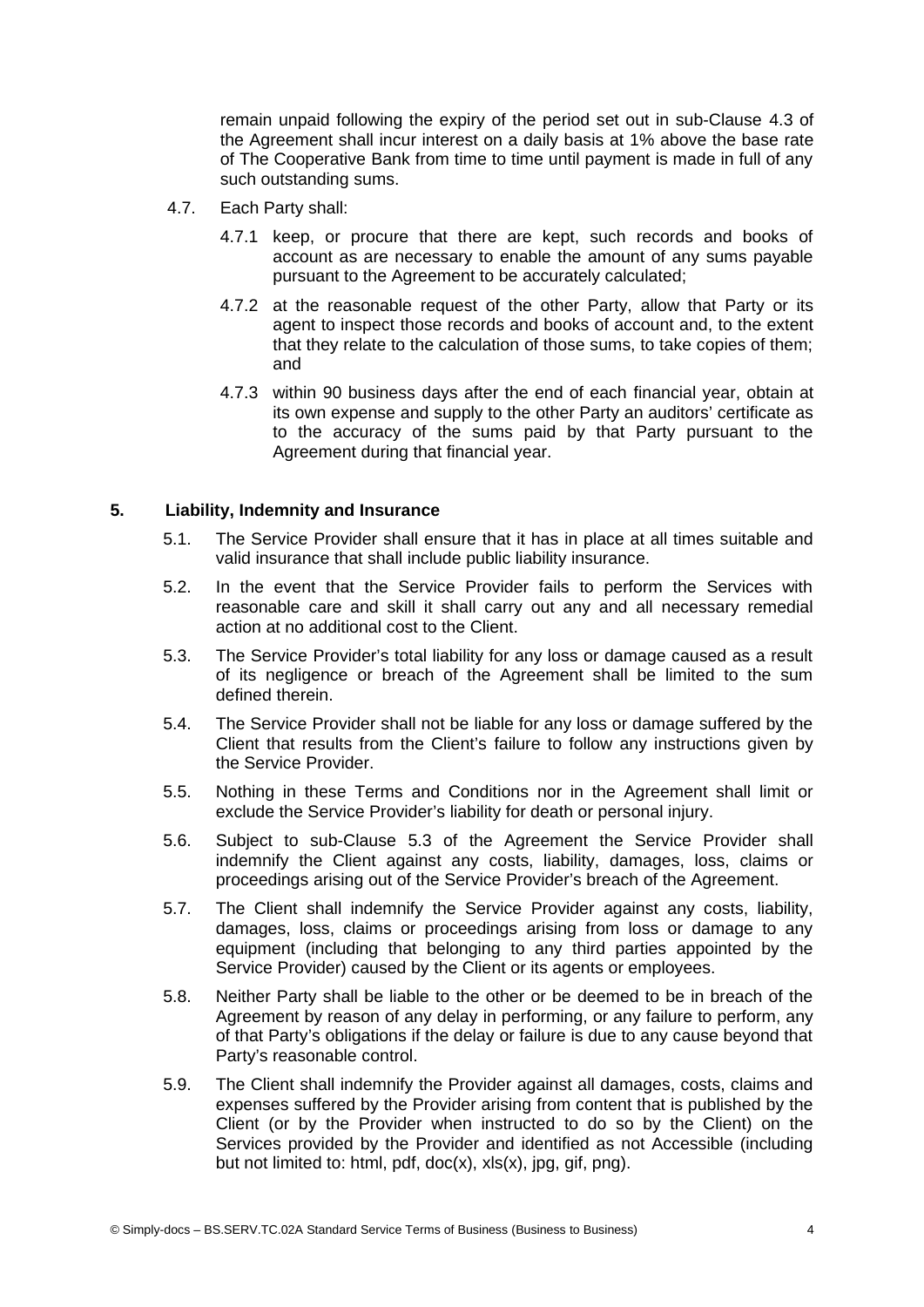- 5.10. The Client shall indemnify the Provider against all damages, costs, claims and expenses suffered by the Provider arising from content that is published by the Client (or by the Provider when instructed to do so by the Client) on the Services provided by the Provider and identified as unlawful or otherwise offensive (including, but not limited to, material that is obscene, offensive, defamatory, threatening, incites violence, or that breaches the Intellectual Property Rights of any third party).
- 5.11. In no event will the Provider be liable by reason of any breach by it of any of these Terms and Conditions or breach by it of any implied warranty, condition or other term of the Agreement, or any negligent or innocent misrepresentation, or any negligence or other duty at common law, for any:
	- 5.11.1 Loss of or damage to data;
	- 5.11.2 loss of use of data;
	- 5.11.3 loss of use of any hardware or software;
	- 5.11.4 interruption to business;
	- 5.11.5 loss of income or revenue, ;
	- 5.11.6 loss of profit, contracts, business, business opportunity, or goodwill;
	- 5.11.7 loss of anticipated savings; or
	- 5.11.8 any indirect, special or consequential loss, damage, costs, expenses or other claims, whether or not the same were reasonably foreseeable or actually foreseen

arising from any act or omission of the Provider in connection with the performance of its obligations under the Agreement.

### **6. Guarantee**

- 6.1. The Service Provider shall guarantee that the product of all Services provided will be free from any and all defects for a period that shall be defined in the Agreement.
- 6.2. If any defects in the product of the Services appear during the guarantee period set out in the Agreement the Service Provider shall rectify any and all such defects at no cost to the Client.

## **7. Support**

- 7.1. The Service Provider shall provide email support services during their normal business hours of 9am to 5pm Monday to Friday, such business hours to exclude public holidays. The support provided by the Service Provider shall relate only to the Services. Any problems which are related to Client Computer Systems must be resolved by the Client's own support staff.
- 7.2. When seeking support the Client shall use its best and reasonable endeavours to provide the fullest information possible to aid the Service Provider in diagnosing any faults in either the Services.
- 7.3. The Service Provider shall aim to resolve all support problems within 48 Business Hours or as soon as possible thereafter where resolution in that time is not possible.
- 7.4. Whenever possible, the Service Provider shall provide a workaround solution to the Client to enable the Client's continued use of the Service or to enable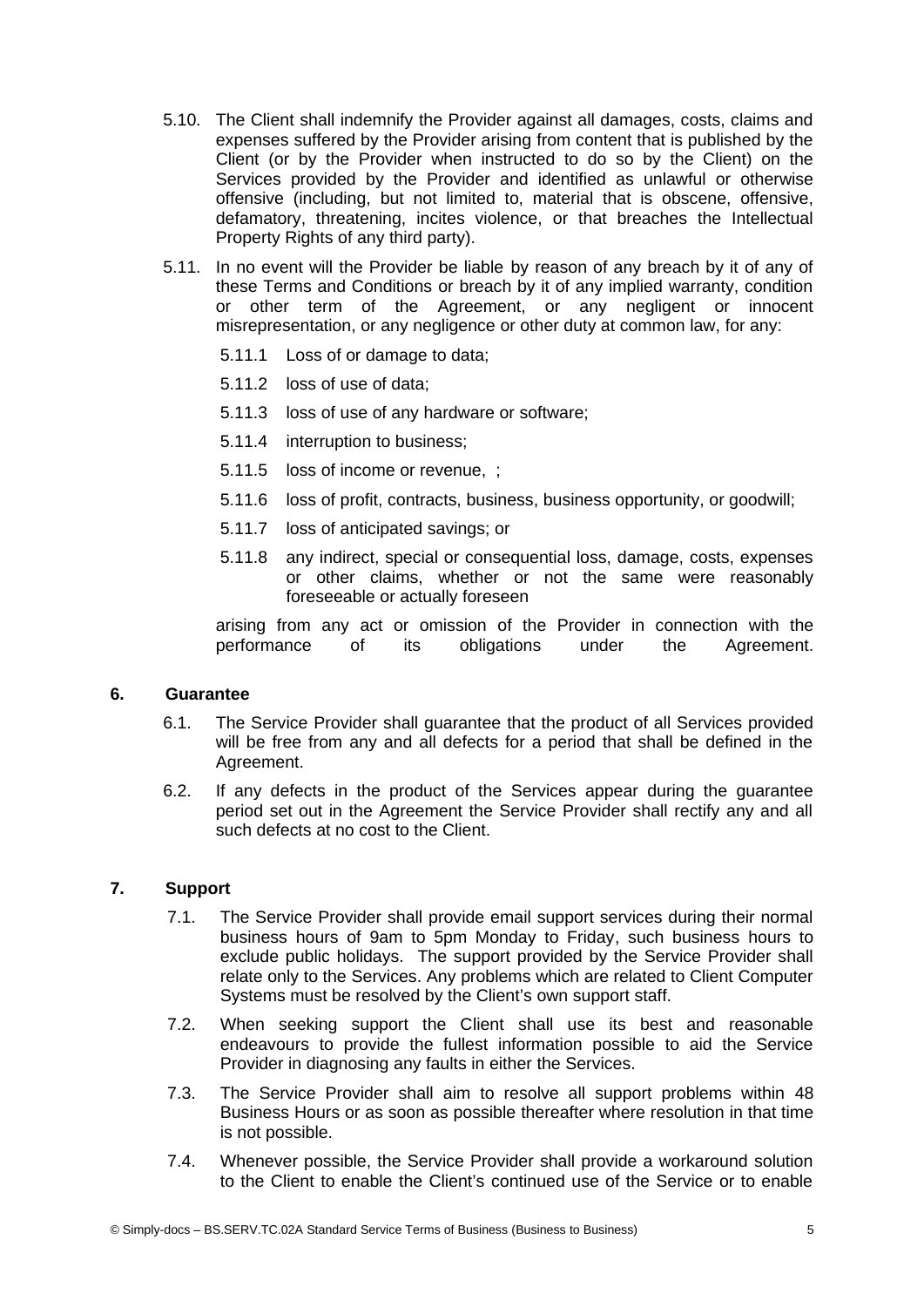use that is as close to normal as is possible under the prevailing circumstances.

7.5. The Service Provider shall aim to resolve all requests for website content updates within 5 business days or as soon as possible thereafter where completion in that time is not possible.

## **8. Intellectual Property**

- <span id="page-5-3"></span>8.1. Subject to sub-Clause [8.2](#page-5-4) all Intellectual Property Rights subsisting in the Services, including any supporting software and documentation are the property of the Service Provider. For the purposes of this Clause [8,](#page-5-3) Services along with supporting software and documentation are taken to include the manner in which all such material is compiled and presented.
- <span id="page-5-4"></span>8.2. Where expressly indicated, the Intellectual Property Rights subsisting in certain Services including any supporting software and documentation may be the property of named third parties.
- 8.3. The Client shall not either during the term or after the expiry of this Agreement permit or cause to occur any infringement of any Intellectual Property Rights covered by this Clause [8](#page-5-3). Use by the Client and its employees of the Service shall be only within the terms of this Agreement.
- 8.4. The Client shall not, in the absence of the Service Provider's written consent, reproduce, adapt, translate, reverse-engineer, or make available to any third party any of the Services, or any other material associated with this Agreement where such activity goes beyond the scope of actions permitted by the terms and conditions of this Agreement.
- 8.5. Where the Client either suspects or is aware of any breach of Intellectual Property Rights covered by this Clause [8](#page-5-3) it shall be under a duty to inform the Service Provider of such breach immediately.

### **9. Confidentiality**

- <span id="page-5-6"></span><span id="page-5-5"></span><span id="page-5-1"></span>9.1. Each Party undertakes that, except as provided by sub-Clause [9.2](#page-5-2) of the Agreement or as authorised in writing by the other Party, it shall, at all times during the continuance of the Agreement and after its termination:
	- 9.1.1 keep confidential all Confidential Information;
	- 9.1.2 not disclose any Confidential Information to any other party;
	- 9.1.3 not use any Confidential Information for any purpose other than as contemplated by and subject to the terms of the Agreement;
	- 9.1.4 not make any copies of, record in any way or part with possession of any Confidential Information; and
	- 9.1.5 ensure that none of its directors, officers, employees, agents, subcontractors or advisers does any act which, if done by that Party, would be a breach of the provisions of sub-Clauses [9.1.1](#page-5-1) to [9.1.4](#page-5-0) of the Agreement.
- <span id="page-5-2"></span><span id="page-5-0"></span>9.2. Either Party may:
	- 9.2.1 disclose any Confidential Information to:
		- 9.2.1.1) any sub-contractor or supplier of that Party;
		- 9.2.1.2) any governmental or other authority or regulatory body; or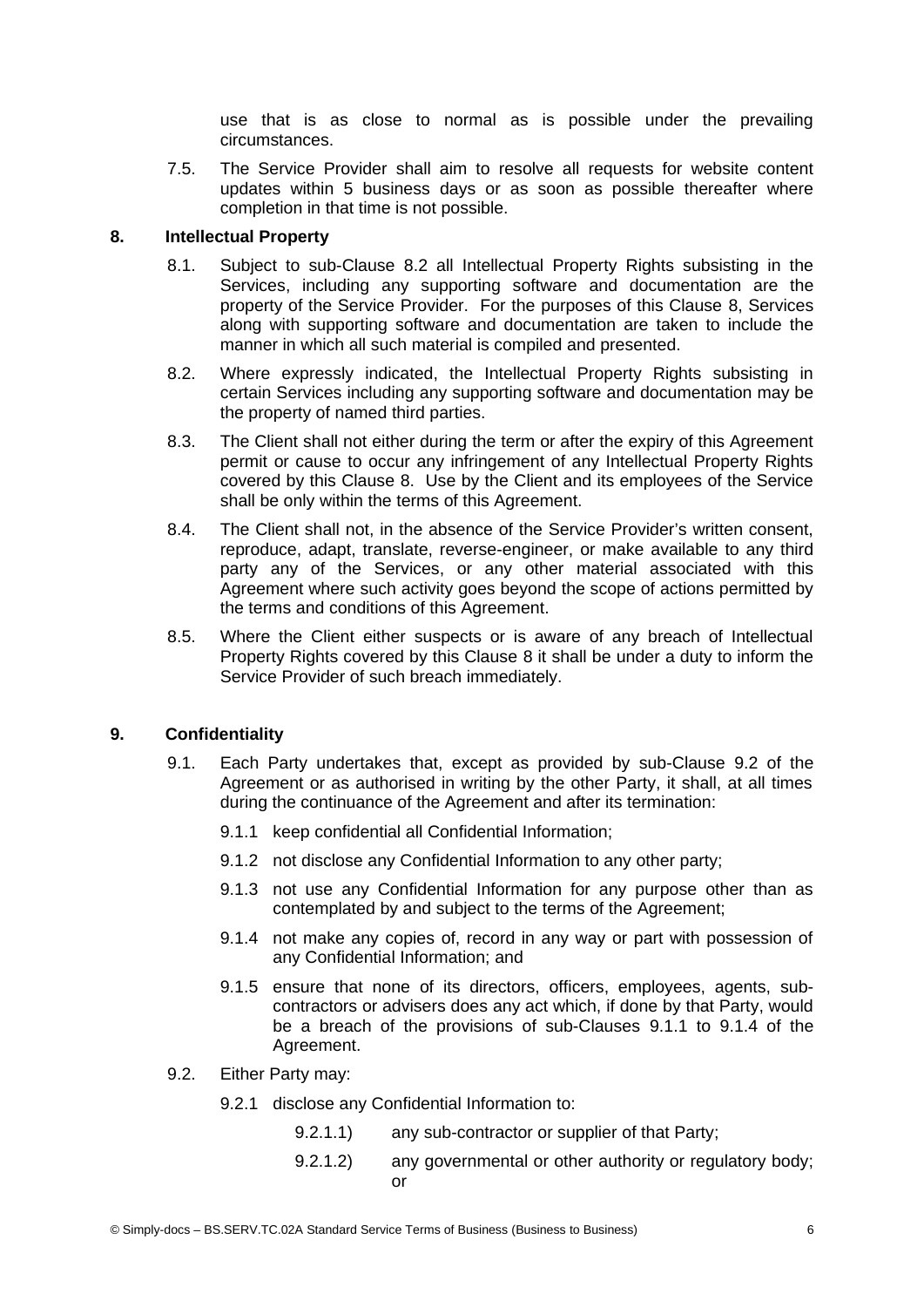9.2.1.3) any employee or officer of that Party or of any of the aforementioned persons, parties or bodies;

> to such extent only as is necessary for the purposes contemplated by the Agreement (including, but not limited to, the provision of the Services), or as required by law. In each case that Party shall first inform the person, party or body in question that the Confidential Information is confidential and (except where the disclosure is to any such body under sub-Clause [9.1.2](#page-5-6) or any employee or officer of any such body) obtaining and submitting to the other Party a written confidentiality undertaking from the party in question. Such undertaking should be as nearly as practicable in the terms of Clause [9](#page-5-5) of the Agreement, to keep the Confidential Information confidential and to use it only for the purposes for which the disclosure is made; and

- 9.2.2 use any Confidential Information for any purpose, or disclose it to any other person, to the extent only that it is at the date of the Agreement, or at any time after that date becomes, public knowledge through no fault of that Party. In making such use or disclosure, that Party must not disclose any part of the Confidential Information that is not public knowledge.
- 9.3. The provisions of Clause [9](#page-5-5) of the Agreement shall continue in force in accordance with their terms, notwithstanding the termination of the Agreement for any reason.

## **10. Force Majeure**

10.1. No Party to the Agreement shall be liable for any failure or delay in performing their obligations where such failure or delay results from any cause that is beyond the reasonable control of that Party. Such causes include, but are not limited to: power failure, internet service provider failure, industrial action, civil unrest, fire, flood, storms, earthquakes, acts of terrorism, acts of war, governmental action or any other event that is beyond the control of the Party in question.

# **11. Term and Termination**

- <span id="page-6-1"></span><span id="page-6-0"></span>11.1. The Agreement shall come into force on the agreed Commencement Date and shall continue from that date, subject to the provisions of Clause [11](#page-6-1) of the Agreement.
- 11.2. Either Party shall have the right, subject to the agreement and consent of the other Party and exercisable by giving not less than 30 business days written notice to the other at any time prior to the expiry of the Term specified in sub-Clause [11.1](#page-6-0) of the Agreement (or any further period for which the Agreement is extended) to extend the Agreement for a further period of 30 business days.
- 11.3. Either Party may terminate the Agreement by giving to the other Party not less than 30 business days written notice, to expire on or at any time after the minimum term of the Agreement (which shall be defined in the Agreement).
- 11.4. Either Party may immediately terminate the Agreement by giving written notice to the other Party if: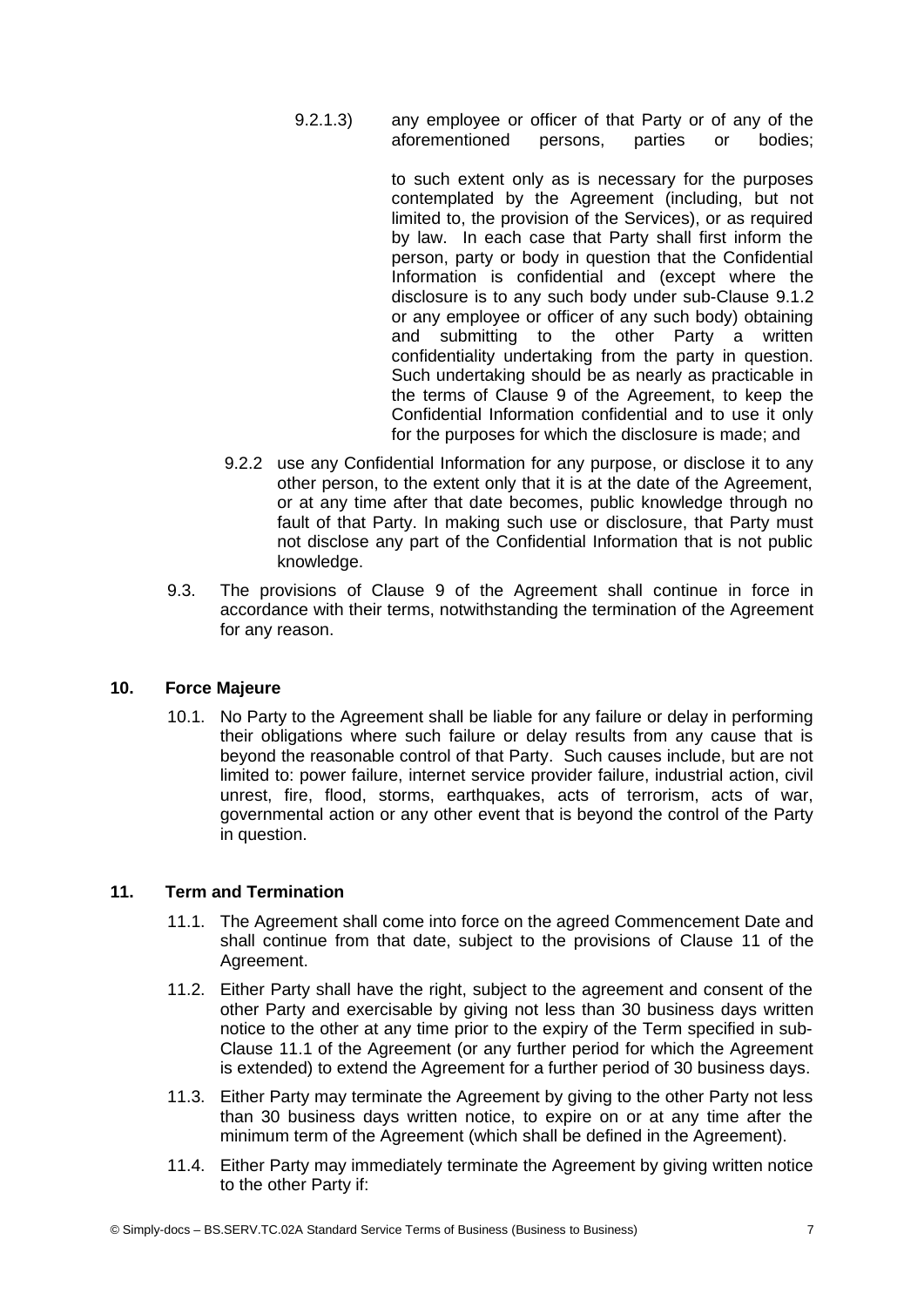- <span id="page-7-0"></span>11.4.1 any sum owing to that Party by the other Party under any of the provisions of the Agreement is not paid within 30 Business Days of the due date for payment;
- <span id="page-7-2"></span>11.4.2 the other Party commits any other breach of any of the provisions of the Agreement and, if the breach is capable of remedy, fails to remedy it within 30 Business Days after being given written notice giving full particulars of the breach and requiring it to be remedied;
- 11.4.3 an encumbrancer takes possession, or where the other Party is a company, a receiver is appointed, of any of the property or assets of that other Party;
- 11.4.4 the other Party makes any voluntary arrangement with its creditors or, being a company, becomes subject to an administration order (within the meaning of the Insolvency Act 1986);
- 11.4.5 the other Party, being an individual or firm, has a bankruptcy order made against it or, being a company, goes into liquidation (except for the purposes of bona fide amalgamation or re-construction and in such a manner that the company resulting therefrom effectively agrees to be bound by or assume the obligations imposed on that other Party under the Agreement);
- 11.4.6 anything analogous to any of the foregoing under the law of any jurisdiction occurs in relation to the other Party;
- 11.4.7 the other Party ceases, or threatens to cease, to carry on business; or
- 11.4.8 control of the other Party is acquired by any person or connected persons not having control of that other Party on the date of the Agreement. For the purposes of Clause [11](#page-6-1), "control" and "connected persons" shall have the meanings ascribed thereto by Sections 1124 and 1122 respectively of the Corporation Tax Act 2010.
- 11.5. For the purposes of sub-Clause [11.4.2,](#page-7-2) a breach shall be considered capable of remedy if the Party in breach can comply with the provision in question in all respects.
- 11.6. The rights to terminate the Agreement shall not prejudice any other right or remedy of either Party in respect of the breach concerned (if any) or any other breach.

## **12. Effects of Termination**

<span id="page-7-1"></span>Upon the termination of the Agreement for any reason:

- 12.1. any sum owing by either Party to the other under any of the provisions of the Agreement shall become immediately due and payable;
- 12.2. all Clauses which, either expressly or by their nature, relate to the period after the expiry or termination of the Agreement shall remain in full force and effect;
- 12.3. termination shall not affect or prejudice any right to damages or other remedy which the terminating Party may have in respect of the event giving rise to the termination or any other right to damages or other remedy which any Party may have in respect of any breach of the Agreement which existed at or before the date of termination;
- 12.4. subject as provided in Clause [12](#page-7-1) of the Agreement and except in respect of any accrued rights neither Party shall be under any further obligation to the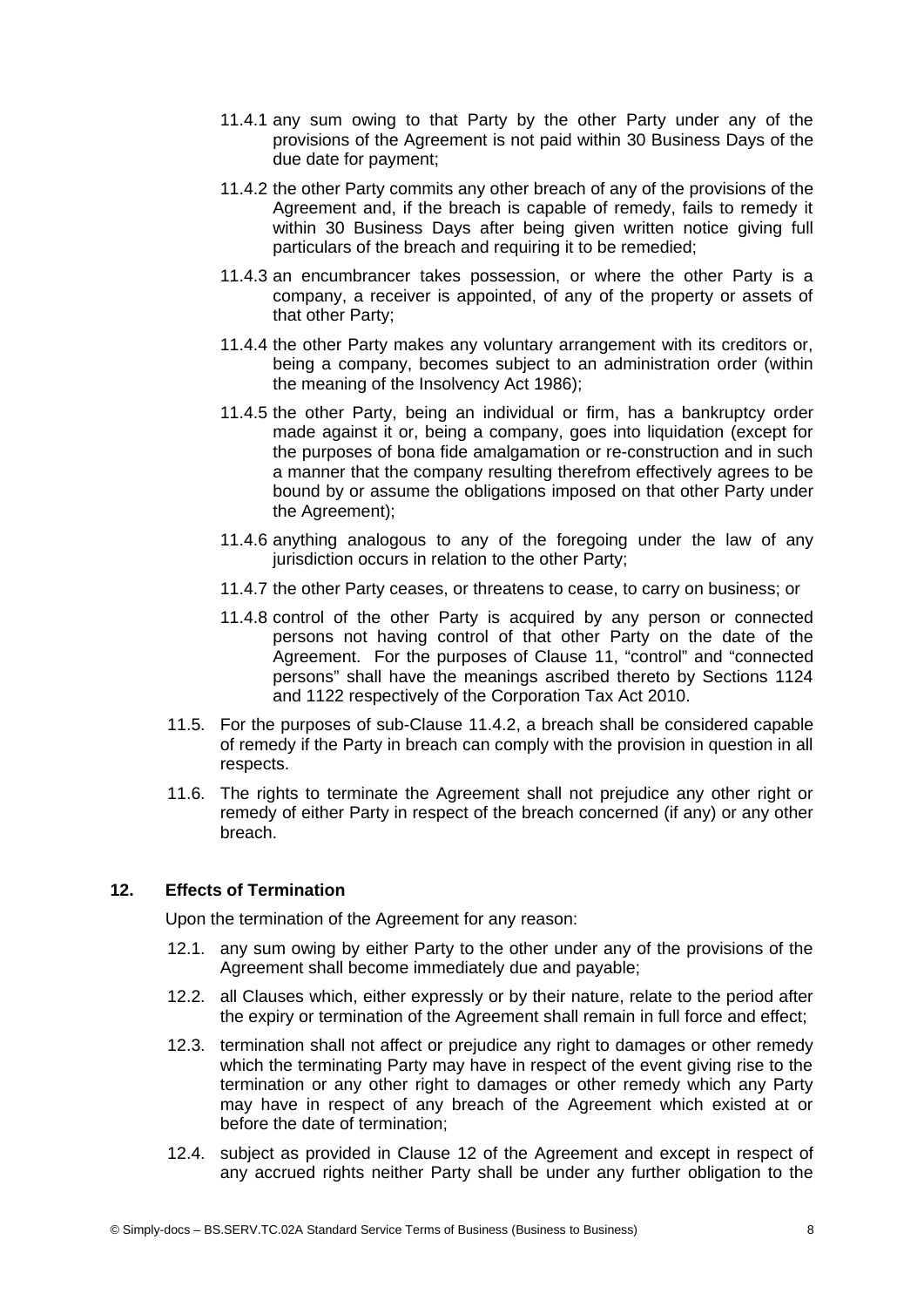other; and

12.5. each Party shall (except to the extent referred to in Clause [9](#page-5-5) of the Agreement) immediately cease to use, either directly or indirectly, any Confidential Information, and shall immediately return to the other Party any documents in its possession or control which contain or record any Confidential Information.

## **13. Data Protection**

The Service Provider will only use the Client's personal information as set out in the Service Provider's Privacy Policy and Data Protection Policy available from https://www.websites4gps.co.uk/privacy-statement-uk/ and

https://www.websites4gps.co.uk/data-protection/.

### **14. Data Processing**

- <span id="page-8-0"></span>14.1. Both Parties shall comply with all applicable data protection requirements set out in the Data Protection Legislation. Neither this Clause [14](#page-8-0) nor the Agreement shall relieve either Party of any obligations set out in the Data Protection Legislation and shall not remove or replace any of those obligations.
- 14.2. For the purposes of the Data Protection Legislation and for this Clause [14](#page-8-0) and the Agreement, the Service Provider is the "Data Processor" and the Client is the "Data Controller".
- 14.3. The type(s) of personal data, the scope, nature and purpose of the processing, and the duration of the processing shall be set out in a Schedule to the Agreement.
- 14.4. The Data Controller shall ensure that it has in place all necessary consents and notices required to enable the lawful transfer of personal data to the Data Processor for the purposes described in these Terms and Conditions, the Agreement and the Schedule to the Agreement.
- 14.5. The Data Processor shall, with respect to any personal data processed by it in relation to its performance of any of its obligations under these Terms and Conditions the Agreement:
	- 14.5.1 Process the personal data only on the written instructions of the Data Controller unless the Data Processor is otherwise required to process such personal data by law. The Data Processor shall promptly notify the Data Controller of such processing unless prohibited from doing so by law.
	- 14.5.2 Ensure that it has in place suitable technical and organisational measures (as approved by the Data Controller) to protect the personal data from unauthorised or unlawful processing, accidental loss, damage or destruction. Such measures shall be proportionate to the potential harm resulting from such events, taking into account the current state of the art in technology and the cost of implementing those measures. Measures to be taken shall be agreed between the Data Controller and the Data Processor and set out in the Schedule to the Agreement.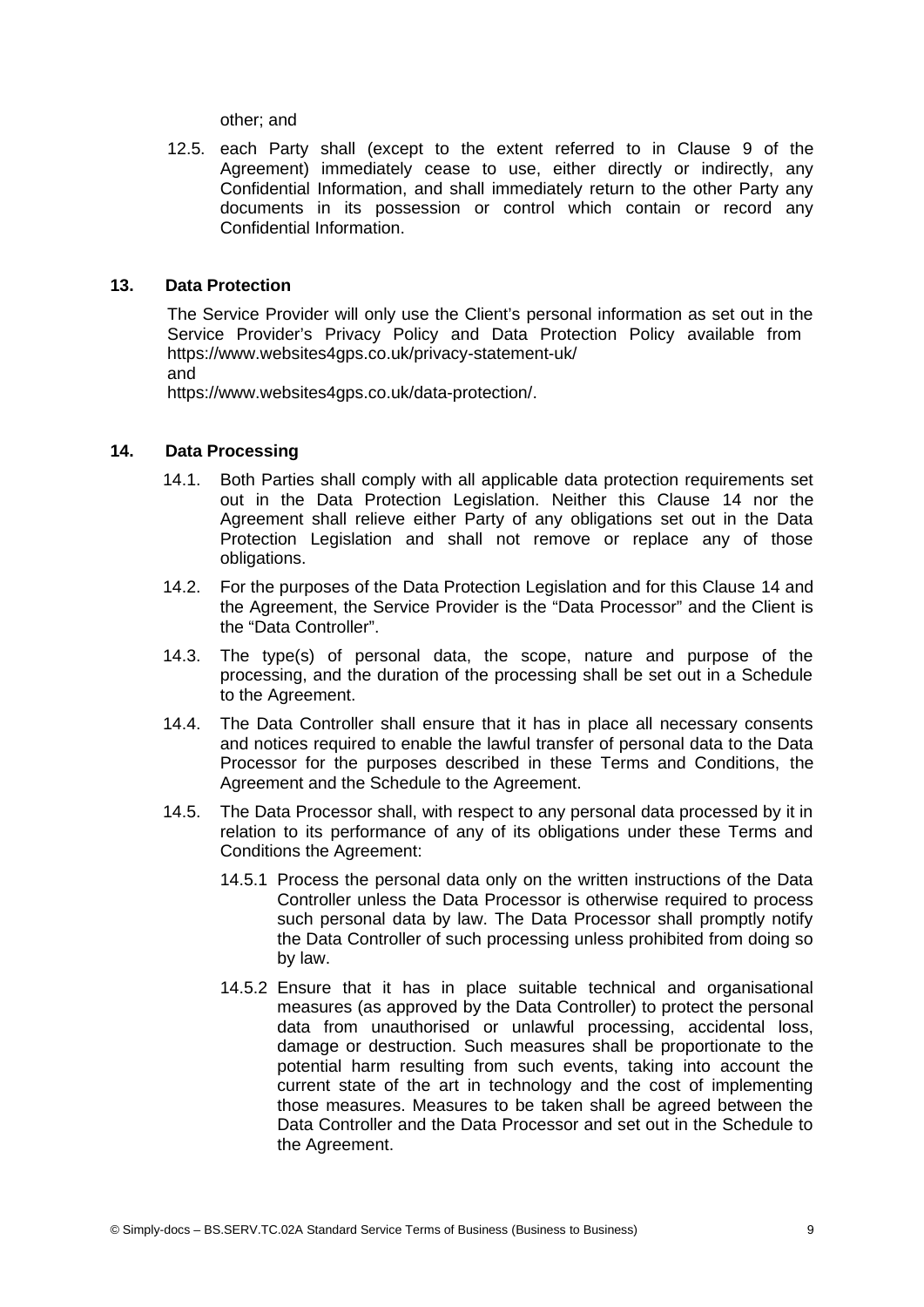- 14.5.3 Ensure that any and all staff with access to the personal data (whether for processing purposes or otherwise) are contractually obliged to keep that personal data confidential; and
- 14.5.4 Not transfer any personal data outside of the UK without the prior written consent of the Data Controller and only if the following conditions are satisfied:
	- 14.5.4.1) The Data Controller and/or the Data Processor has/have provided suitable safeguards for the transfer of personal data;
	- 14.5.4.2) Affected data subjects have enforceable rights and effective legal remedies;
	- 14.5.4.3) The Data Processor complies with its obligations under the Data Protection Legislation, providing an adequate level of protection to any and all personal data so transferred; and
	- 14.5.4.4) The Data Processor complies with all reasonable instructions given in advance by the Data Controller with respect to the processing of the personal data.
- 14.5.5 Assist the Data Controller at the Data Controller's cost, in responding to any and all requests from data subjects and in ensuring its compliance with the Data Protection Legislation with respect to security, breach notifications, impact assessments, and consultations with supervisory authorities or regulators (including, but not limited to, the Information Commissioner's Office);
- 14.5.6 Notify the Data Controller without undue delay of a personal data breach;
- 14.5.7 On the Data Controller's written instruction, delete (or otherwise dispose of) or return all personal data and any and all copies thereof to the Data Controller on termination of the Agreement unless it is required to retain any of the personal data by law; and
- 14.5.8 Maintain complete and accurate records of all processing activities and technical and organisational measures implemented necessary to demonstrate compliance with this Clause [14](#page-8-0) the Agreement and to allow for audits by the Data Controller and/or any party designated by the Data Controller.
- 14.6. The Data Processor shall not sub-contract any of its obligations to a subcontractor with respect to the processing of personal data under this Clause [14](#page-8-0) the Agreement without the prior written consent of the Data Controller (such consent not to be unreasonably withheld). In the event that the Data Processor appoints a sub-contractor, the Data Processor shall:
	- 14.6.1 Enter into a written agreement with the sub-contractor, which shall impose upon the sub-contractor the same obligations as are imposed upon the Data Processor by this Clause [14](#page-8-0) the Agreement and which shall permit both the Data Processor and the Data Controller to enforce those obligations; and
	- 14.6.2 Ensure that the sub-contractor complies fully with its obligations under that agreement and the Data Protection Legislation.
- 14.7. Either Party may, at any time, and on at least 30 calendar days notice, alter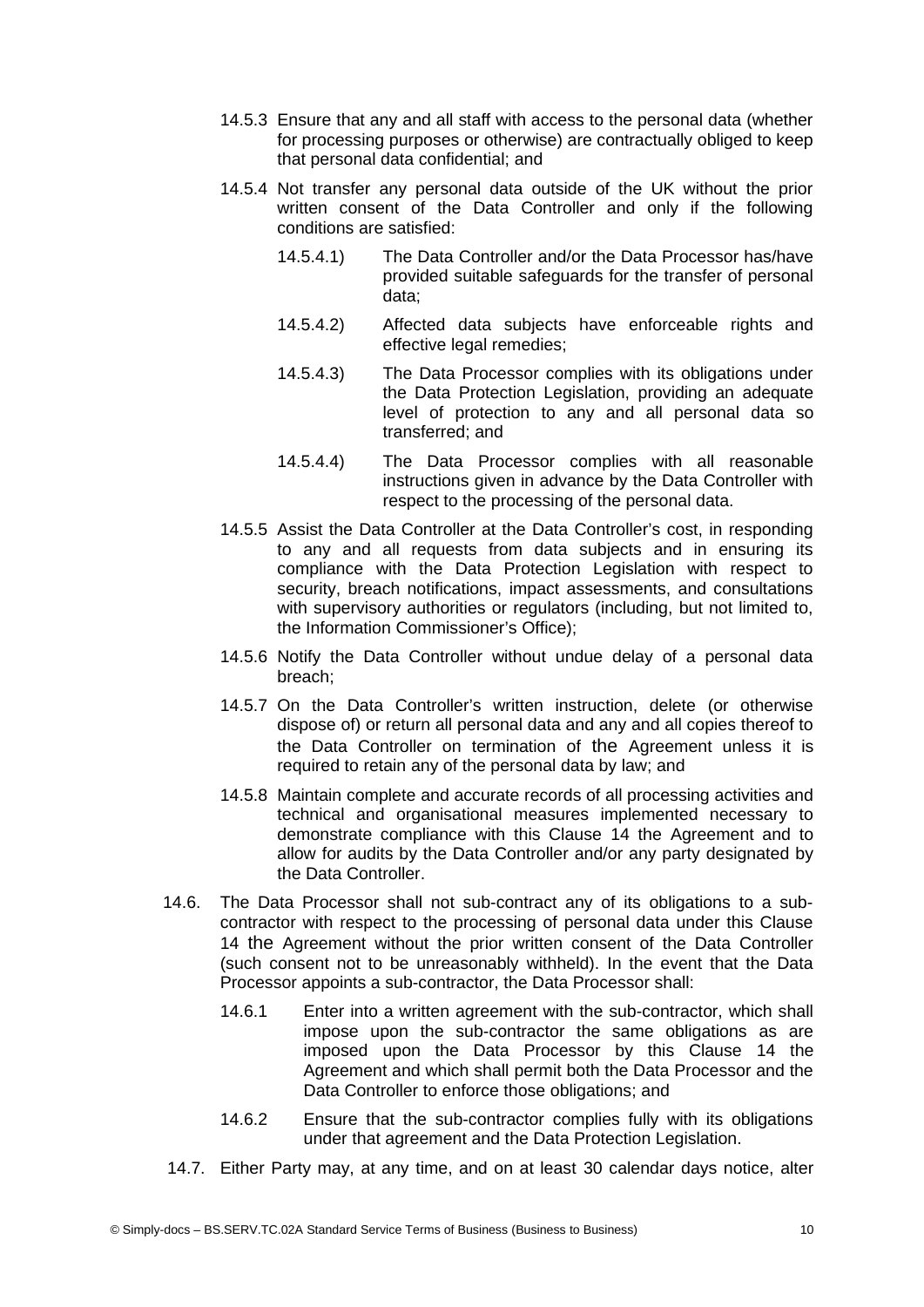the data protection provisions of the Agreement, replacing them with any applicable data processing clauses or similar terms that form part of an applicable certification scheme. Such terms shall apply when replaced by attachment to the Agreement.

#### **15. No Waiver**

No failure or delay by either Party in exercising any of its rights under the Agreement shall be deemed to be a waiver of that right, and no waiver by either Party of a breach of any provision of the Agreement shall be deemed to be a waiver of any subsequent breach of the same or any other provision.

#### **16. Further Assurance**

Each Party shall execute and do all such further deeds, documents and things as may be necessary to carry the provisions of the Agreement into full force and effect.

#### **17. Costs**

Subject to any provisions to the contrary each Party shall pay its own costs of and incidental to the negotiation, preparation, execution and carrying into effect of the Agreement.

#### **18. Set-Off**

Neither Party shall be entitled to set-off any sums in any manner from payments due or sums received in respect of any claim under the Agreement or any other agreement at any time.

## **19. Assignment and Sub-Contracting**

- 19.1. The Agreement shall be personal to the Parties. Neither Party may assign, mortgage, charge (otherwise than by floating charge) or sub-licence or otherwise delegate any of its rights thereunder, or sub-contract or otherwise delegate any of its obligations thereunder without the written consent of the other Party, such consent not to be unreasonably withheld.
- 19.2. Subject to the provisions of Clause [14](#page-8-0) the Service Provider shall be entitled to perform any of the obligations undertaken by it through any other member of its group or through suitably qualified and skilled sub-contractors. Any act or omission of such other member or sub-contractor shall, for the purposes of the Agreement, be deemed to be an act or omission of the Service Provider.

## **20. Time**

All times and dates referred to in the Agreement shall be of the essence of the Agreement.

## **21. Relationship of the Parties**

Nothing in the Agreement shall constitute or be deemed to constitute a partnership, joint venture, agency or other fiduciary relationship between the Parties other than the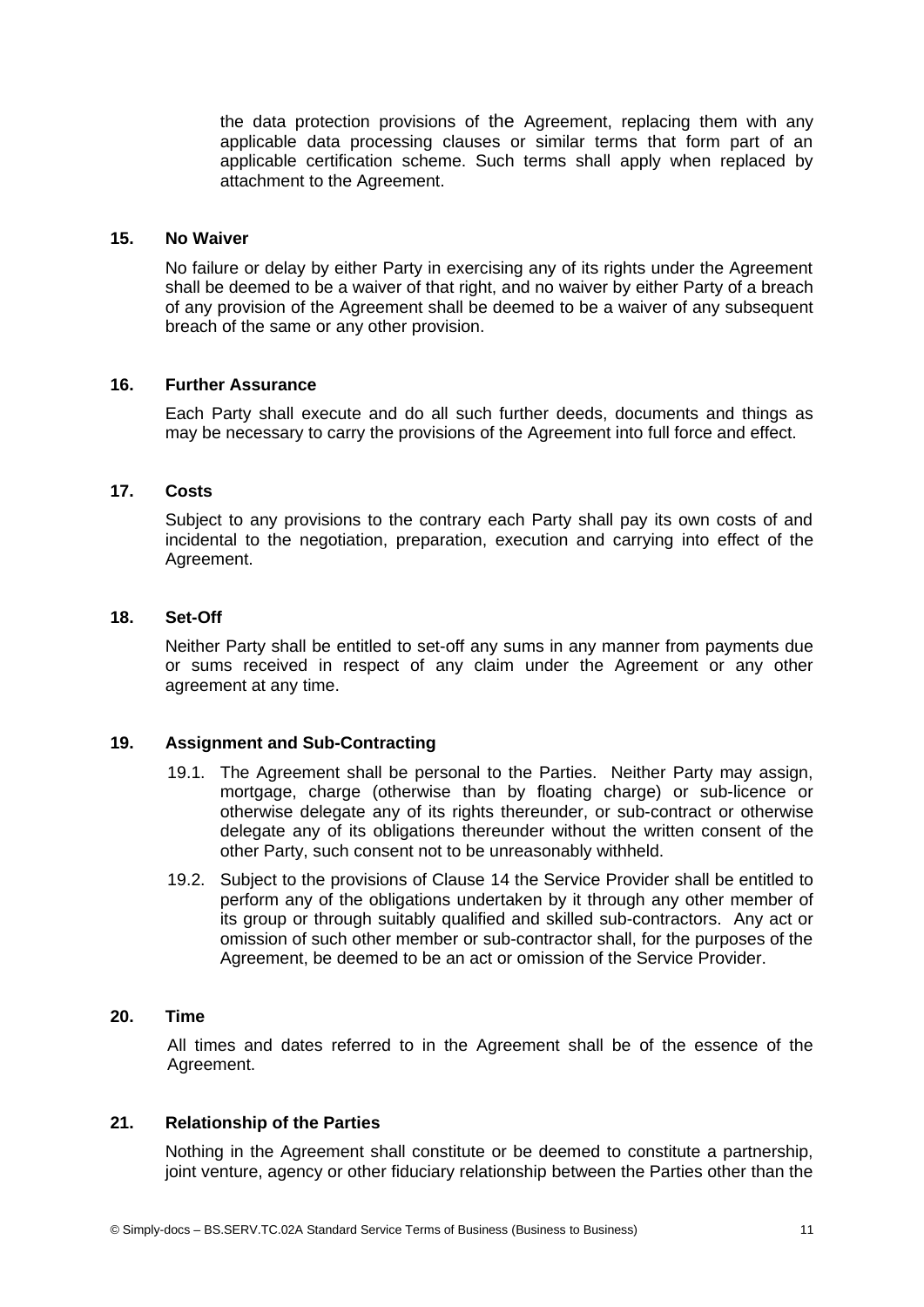contractual relationship expressly provided for in the Agreement.

## **22. Non-Solicitation**

- 22.1. Neither Party shall, for the Term of the Agreement and for a defined period (which shall be defined in the Agreement) after its termination or expiry, employ or contract the services of any person who is or was employed or otherwise engaged by the other Party at any time in relation to the Agreement without the express written consent of that Party.
- 22.2. Neither Party shall, for the Term of the Agreement and for a defined period (which shall be defined in the Agreement) after its termination or expiry, solicit or entice away from the other Party any customer or client where any such solicitation or enticement would cause damage to the business of that Party without the express written consent of that Party.

## **23. Third Party Rights**

- <span id="page-11-0"></span>23.1. No part of the Agreement shall confer rights on any third parties and accordingly the Contracts (Rights of Third Parties) Act 1999 shall not apply to the Agreement.
- 23.2. Subject to Clause [23](#page-11-0) of the Agreement, the Agreement shall continue and be binding on the transferee, successors and assigns of either Party as required.

## **24. Notices**

- 24.1. All notices under the Agreement shall be in writing and be deemed duly given if signed by, or on behalf of, a duly authorised officer of the Party giving the notice.
- 24.2. Notices shall be deemed to have been duly given:
	- 24.2.1 when delivered, if delivered by courier or other messenger (including registered mail) during normal business hours of the recipient; or
	- 24.2.2 when sent, if transmitted by facsimile or e-mail and a successful transmission report or return receipt is generated; or
	- 24.2.3 on the fifth business day following mailing, if mailed by national ordinary mail, postage prepaid; or
	- 24.2.4 on the tenth business day following mailing, if mailed by airmail, postage prepaid.

In each case notices shall be addressed to the most recent address, e-mail address, or facsimile number notified to the other Party.

### **25. Entire Agreement**

- 25.1. Subject to the provisions of Clause [14](#page-8-0), the Agreement contains the entire agreement between the Parties with respect to its subject matter and may not be modified except by an instrument in writing signed by the duly authorised representatives of the Parties.
- 25.2. Each Party shall acknowledge that, in entering into the Agreement, it does not rely on any representation, warranty or other provision except as expressly provided in the Agreement, and all conditions, warranties or other terms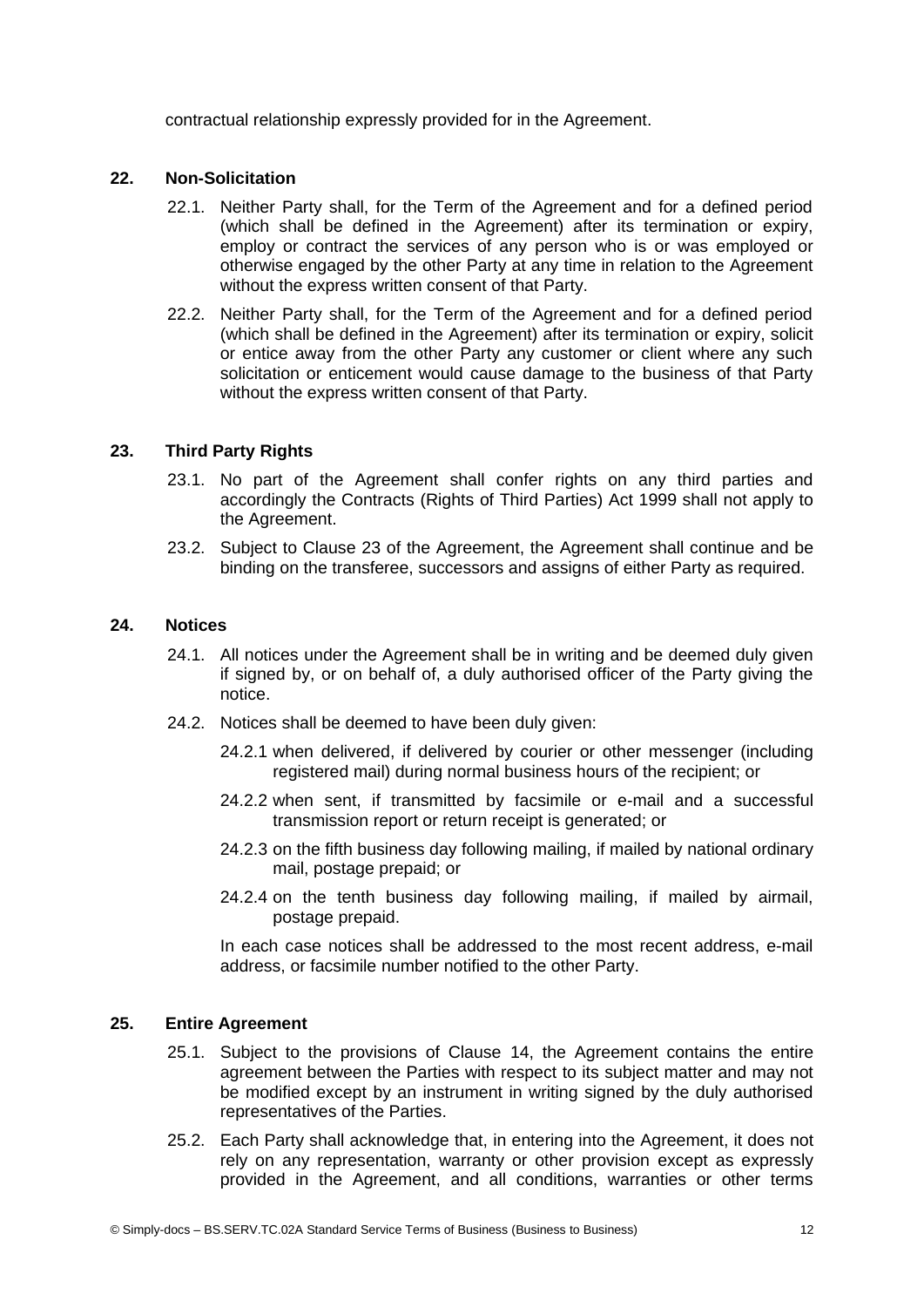implied by statute or common law are excluded to the fullest extent permitted by law.

## **26. Counterparts**

The Agreement may be entered into in any number of counterparts and by the Parties to it on separate counterparts each of which when so executed and delivered shall be an original, but all the counterparts together shall constitute one and the same instrument.

### **27. Severance**

In the event that one or more of the provisions of the Agreement and/or of these Terms and Conditions is found to be unlawful, invalid or otherwise unenforceable, that / those provision(s) shall be deemed severed from the remainder of the Agreement and/or these Terms and Conditions. The remainder of the Agreement and/or these Terms and Conditions shall be valid and enforceable.

## **28. Dispute Resolution**

- <span id="page-12-3"></span><span id="page-12-0"></span>28.1. The Parties shall attempt to resolve any dispute arising out of or relating to the Agreement through negotiations between their appointed representatives who have the authority to settle such disputes.
- <span id="page-12-2"></span>28.2. If negotiations under sub-Clause [28.1](#page-12-3) of the Agreement do not resolve the matter within 90 business days of receipt of a written invitation to negotiate, the parties will attempt to resolve the dispute in good faith through an agreed Alternative Dispute Resolution ("ADR") procedure.
- <span id="page-12-1"></span>28.3. If the ADR procedure under sub-Clause [28.2](#page-12-2) of the Agreement does not resolve the matter within 90 business days of the initiation of that procedure, or if either Party will not participate in the ADR procedure, the dispute may be referred to arbitration by either Party.
- 28.4. The seat of the arbitration under sub-Clause [28.3](#page-12-1) of the Agreement shall be England and Wales. The arbitration shall be governed by the Arbitration Act 1996 and Rules for Arbitration as agreed between the Parties. In the event that the Parties are unable to agree on the arbitrator(s) or the Rules for Arbitration, either Party may, upon giving written notice to the other Party, apply to the President or Deputy President for the time being of the Chartered Institute of Arbitrators for the appointment of an arbitrator or arbitrators and for any decision on rules that may be required.
- 28.5. Nothing in Clause [28](#page-12-0) of the Agreement shall prohibit either Party or its affiliates from applying to a court for interim injunctive relief.
- 28.6. The decision and outcome of the final method of dispute resolution under Clause [28](#page-12-0) of the Agreement shall not be final and binding on both Parties.

### **29. Law and Jurisdiction**

29.1. The Agreement and these Terms and Conditions (including any noncontractual matters and obligations arising therefrom or associated therewith) shall be governed by, and construed in accordance with, the laws of England and Wales.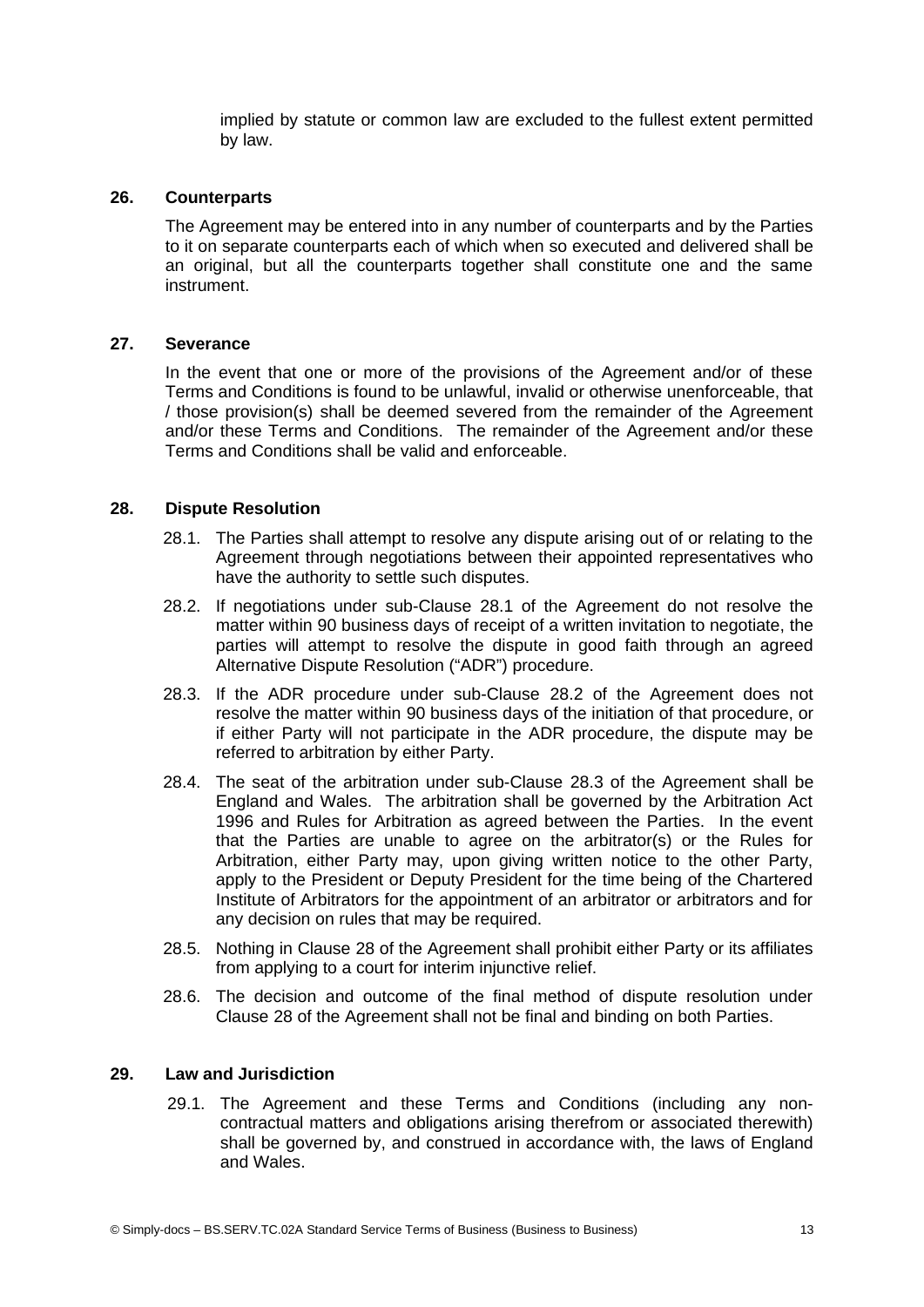29.2. Subject to the provisions of Clause [28](#page-12-0) of the Agreement, any dispute, controversy, proceedings or claim between the Parties relating to the Agreement or these Terms and Conditions (including any non-contractual matters and obligations arising therefrom or associated therewith) shall fall within the jurisdiction of the courts of England and Wales.